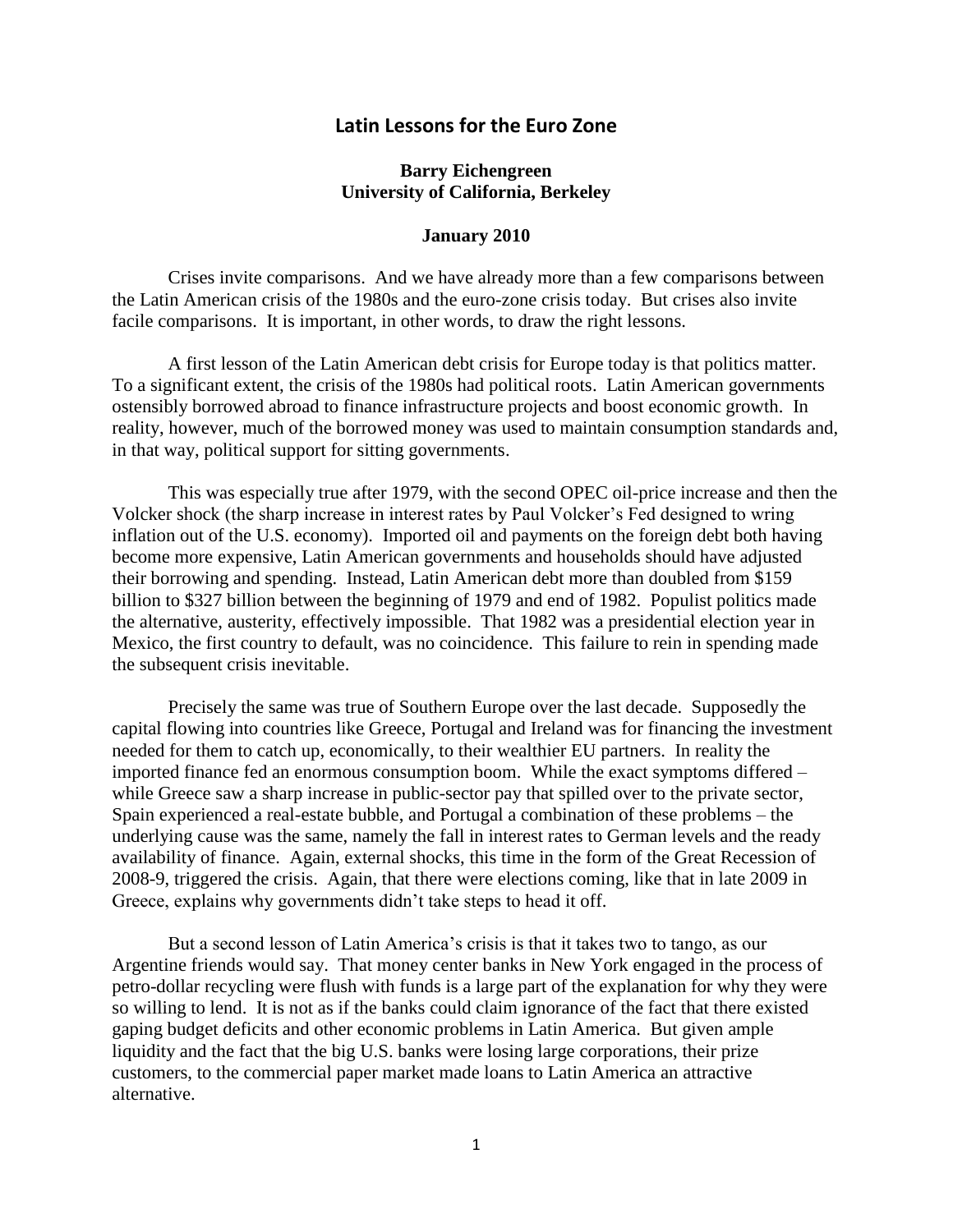Again, we have seen precisely the same thing in Europe in recent years. The world economy was swimming in liquidity, and European financial institutions, in desperate competition with one another, were aggressively ramping up their leverage. Under these circumstances, German, French and British banks found it irresistible to lend to their Spanish and Irish counterparts, which turned around and lent to local property developers. For those German, French and British banks and the three countries' respective governments to now deny all responsibility – for them to insist that the crisis is the responsibility of Spain and Ireland alone – is disingenuous.

This observation leads to the third lesson. The reluctance of the United States and other creditor countries to contemplate debt forgiveness reflected not any deeply held belief in the sanctity of contracts but simple fears for the stability of their banks. The loan portfolios of the money center banks were more than double their aggregate capital. Thus, significant writedowns, on the order of 50 per cent, would have bankrupted them and precipitated a major financial panic.

So U.S. regulators, in their wisdom, insisted that Latin countries were able to pay. They piled more debt on the borrowers' existing debts, through official loans co-financed by the IMF and the creditor countries. They insisted on harsh austerity, or structural adjustment, programs as a condition for the extension of official credit. But spending cuts meant recessions, which produced an even larger debt overhang, discouraging investment. The result was Latin America's lost decade.

All this made debt restructuring inevitable. And the inevitable finally came starting in 1989. By which time the money-center banks had fortified their capital base, enabling them to withstand it. But much better would have been for the U.S. to have recapitalized its banks in 1982-3 in order to avoid this destructive seven-year delay.

Again this is precisely the situation in Europe today. French and German leaders are deluding themselves into thinking that debt restructuring can be avoided, since haircuts on Greek, Irish and Portuguese bonds would devastate French and German banks. In demanding that restructuring be avoided at all cost, they are consigning the Euro-zone periphery to a lost decade. A better use for their funds would be to adequately recapitalize their own banks, rather than co-financing emergency loans to the crisis countries.

A final lesson from Latin America is that, with support from the creditor countries and multilaterals, debt restructuring can be done. Starting in 1989, foreign banks were offered a menu of new bonds, some with the same nominal value as the old ones but a significantly lower interest rate, others with a shorter maturity but discounted face value. Money raised through the IMF, World Bank and U.S. government was used to add "sweeteners" or credit guarantees to the new bonds, reassuring the creditors that the new terms of payment would stick.

It took up to four years to complete the negotiations. But in the end the creditors took a 35 per cent haircut, or present-value reduction, in line with both  $19<sup>th</sup>$  century restructurings and